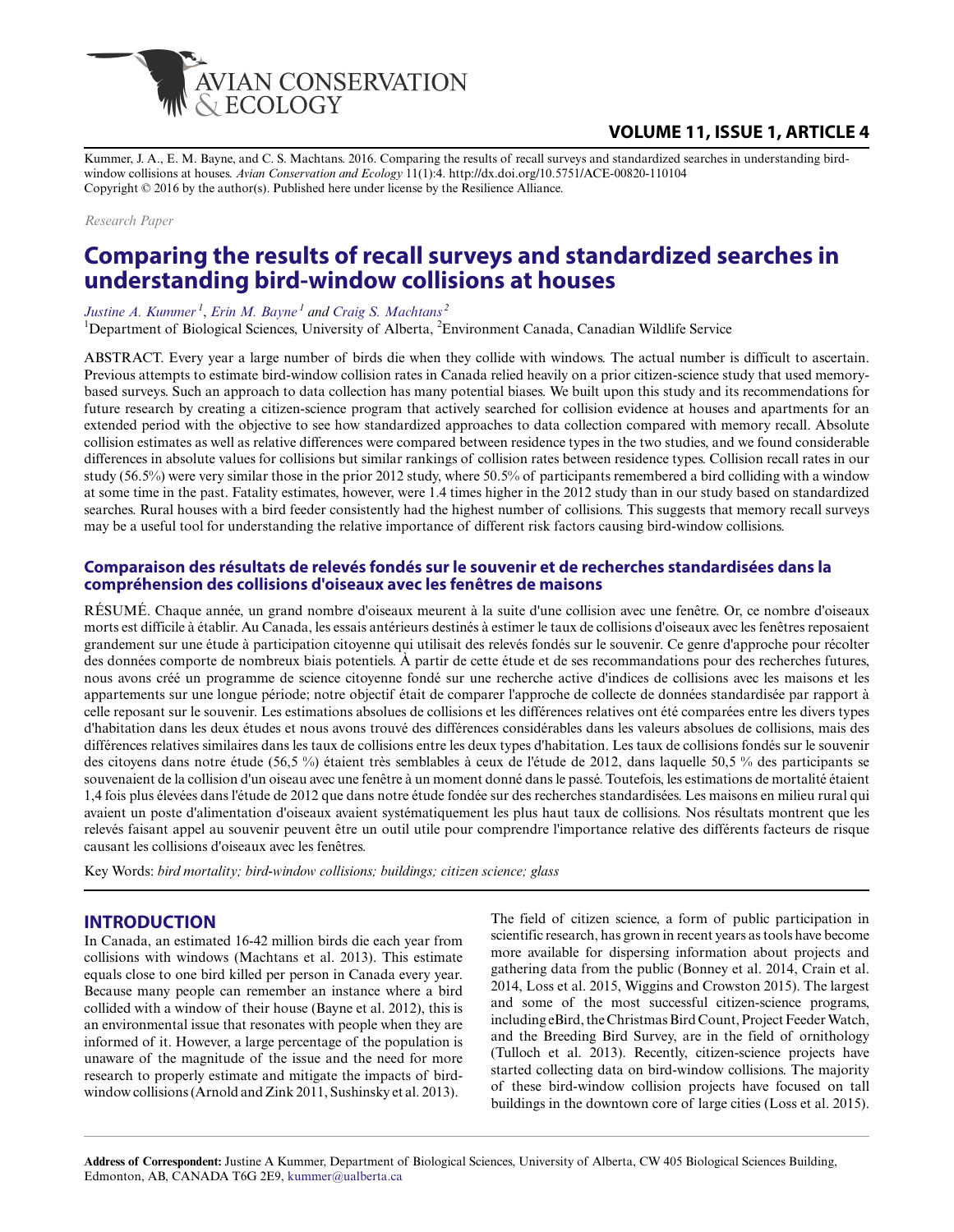Often overlooked are the effects of windows in houses. Houses likely represent a much greater potential threat to birds than tall commercial buildings because there are many more houses on the landscape. An earlier study by Machtans et al. (2013) estimated that houses were responsible for 90% of all bird-window collision mortalities in Canada.

The first attempt at using citizen science to study bird-window collisions at houses was conducted by Bayne et al. (2012). The project consisted of an online survey where homeowners were asked to recall whether they could remember a bird-window collision occurring at their home at any point in the past as well as more detailed questions about the number of collisions they remembered occurring in the previous year. This has been cited as the most extensive study to date on the effects of bird-window collisions at houses, and the results had a strong influence on recent estimates of Canadian and United States bird mortality caused by collisions with windows (Loss et al. 2014, Machtans et al. 2013).

The development of national estimates of mortality caused by bird-window collisions was quite successful in garnering media attention and raising public awareness about bird-window collisions (Machtans and Thogmartin 2014). However, the interest was primarily in the total number killed. The caveats and criticisms of the underlying data these estimates were based on were not discussed in the media despite being emphasized in the original papers (Best 2008, Machtans and Thogmartin 2014). For example, the data collected by Bayne et al. (2012) relied entirely on participant memory. This design may have led to recollection errors if respondents were unable to recall past collisions or if they recalled collisions that did not occur (Gaskell et al. 2000, Iarossi 2006). Participants also self-identified, potentially creating nonresponse errors or responses dominated by those who had observed a collision (Loss et al. 2012). Those participants with an interest in birds and a pre-established window collision issue may have been more likely to answer a series of questions relating to bird-window collisions than those who had not previously observed such an event. Such biases could result in collision and mortality estimates that are much higher than what actually occurs.

Here, we build upon the work of Bayne et al. (2012) by applying their recommendations for future research and more detailed monitoring. Specifically, we designed a citizen-science program to actively search for collision evidence at houses and apartments for an extended period of time, as well as evaluating what people remembered about collisions at their home. The objective was to see how a more standardized approach to citizen-science data collection influenced bird-window collision estimates and to see if the same patterns observed by Bayne et al. (2012) were observed using different methods of data collection.

# **METHODS**

# **Data collection protocol**

The Birds and Windows project [\(http://birdswindows.biology.](http://birdswindows.biology.ualberta.ca) [ualberta.ca\)](http://birdswindows.biology.ualberta.ca) was initiated in 2013 with two main components. First, we conducted a survey similar to that of Bayne et al. (2012) where people were asked to recall previous bird-window collisions. This was done to determine whether there were consistent patterns in people's recollection of collisions between the two studies. This survey was then used to recruit people to participate in systematic monitoring of their homes; participants were asked to search the perimeter of their residence for evidence of a bird-window collision on a daily basis.

When doing standardized searches, participants were asked to look for forms of collision evidence including dead or injured birds, and/or body smudges, feathers, or blood on windows. As well, if a participant saw or heard a collision occur outside of a perimeter search, it was included. Participants were asked to record every day that they searched for evidence. This was done to account for searcher effort and to ensure that days with no collisions were recorded. In completing searches, homeowners were asked to search within a 2-m perimeter of their residence. Thus, birds that collided with a window, flew off, and died elsewhere might not have been detected. Participants were asked to look on the ground, in and around vegetation, and on balconies and sidewalks. Also, all windows were to be checked for evidence of a collision. To reduce the chance of evidence being missed, a pace of one step per second was recommended. After searching the residence once, participants were asked to reverse their direction and walk around a second time.

Homeowners living in apartments were also encouraged to participate. These participants were expected to walk the perimeter of their entire building and check the balconies of their own unit. Homeowners living in homes attached to at least one other dwelling (row housing, duplexes, semidetached and single attached homes) were required to search the perimeter and exterior walls of their individual unit. To maintain the privacy of other homeowners, participants were not to search the entire complex. Additionally, detached garages were to be monitored. The building classes used were based on the types of households provided by Statistics Canada (2016).

# **Birds and Windows website**

Upon registering for the Birds and Windows project, homeowners completed a short survey on the past bird-window collision history at their home. Information was also collected on house and yard characteristics. The primary questions asked were the following: (1) How did you hear about the project? (2) What is your address? (3) What type of building do you live in (single detached homes, apartments, or residences attached to at least one other dwelling (row housing, duplexes, semidetached and single attached homes)? (4) Do you ever remember observing a bird-window collision in this residence? (5) Do you remember observing a bird-window collision in the past year at this residence? (6) Do you have a bird feeder within 10 m of your home? Following completion of the recall survey, participants were directed to the collision evidence search protocol and an onscreen calendar to be used in tracking the days they searched for evidence from the day of registration forward. For each day the homeowner searched their building, they were asked to enter evidence of whether or not a collision was found into the calendar. We assumed that homeowners walked around their residence and searched once per day. If no collision evidence was observed, there were no additional questions. When a collision was reported, several questions were asked. In this paper, we only used information from this question: Did the bird survive the initial collision? Based on the definitions outlined by Statistics Canada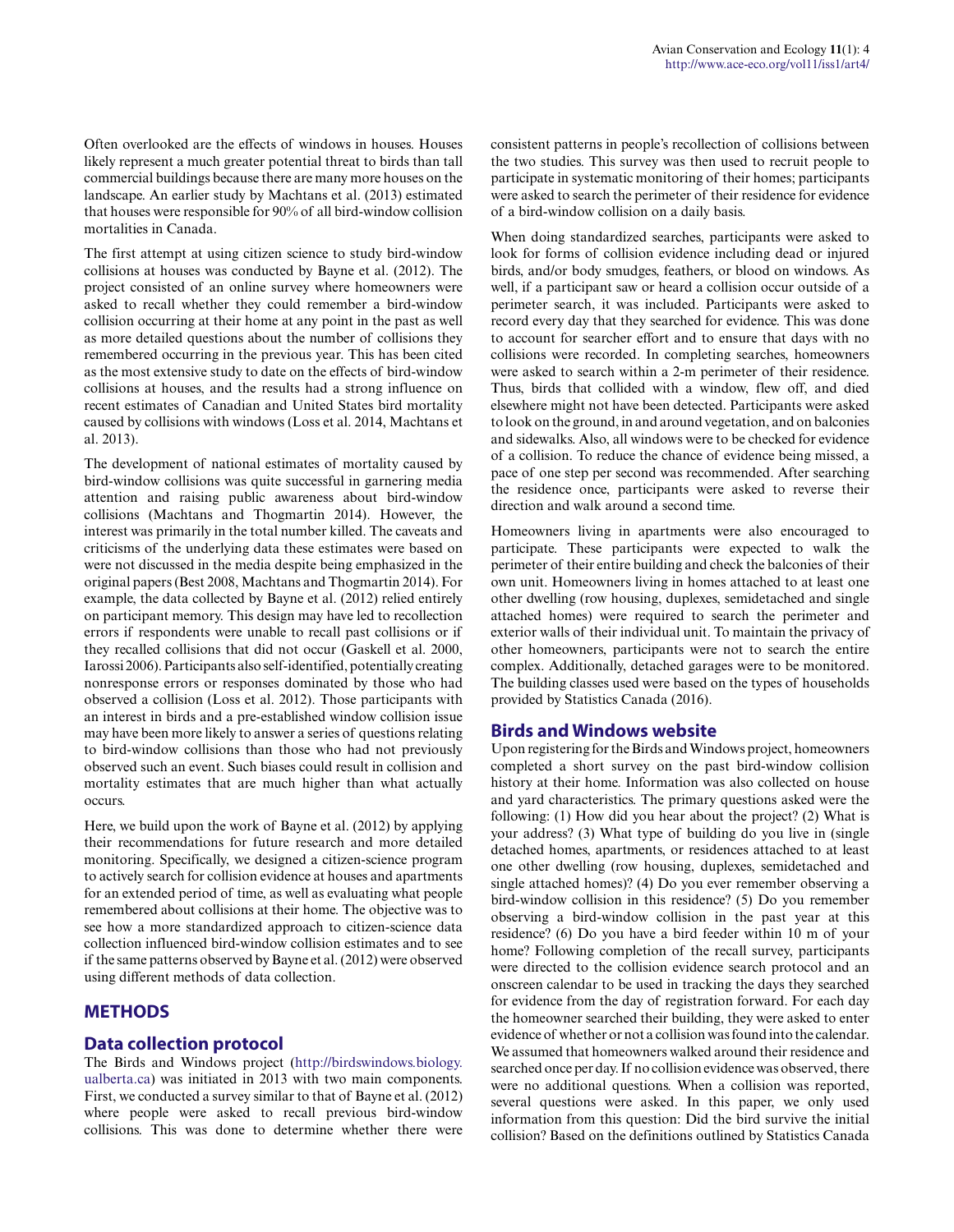(2011) and using the addresses and/or postal codes provided by homeowners, Google Earth Pro was used to determine whether the location of each home was in an urban or rural setting. Homeowners were asked to email or upload photos of collision evidence to the Birds and Windows website to allow confirmation of each collision event and to identify species.

#### **Survey distribution**

The Birds and Windows website was launched in September 2013, and data were collected through May 2015. Requests to participate in the survey were distributed using multiple approaches. In promoting the project, posters and pamphlets were distributed throughout neighborhoods in Edmonton and outlying areas. Across Alberta, the project was presented to local bird stores, nature and bird groups, and small newspapers. Social media sites, including Facebook and Twitter, were set up, allowing the project to be accessible to a larger audience. Various universities and established organizations that promote citizenscience programs relating to bird conservation across North America were contacted electronically. Additionally, the Conservation Biology class at the University of Alberta participated for class credit during the fall 2013 and 2014 semesters. Four radio interviews were conducted with Canadian Broadcasting Corporation (CBC) Radio to promote the project. An additional CBC News article was published, and a segment aired on CBC Alberta Late Night News. A number of scientific outreach opportunities were taken to promote the project to children and the general public. Through personal contact with Environment Canada, Nature Alberta, the Alberta Conservation Association, the Alberta Biodiversity Monitoring Institute, and the Alberta Chapter of the Wildlife Society, the Birds and Windows project reached a number of potential participants and organizations with an established interest in bird conservation and citizen science. Registered participants who had stopped searching for evidence were contacted again after a few months to encourage them to continue. In addition, in registering with the survey, participants had the option of requesting a weekly email reminding them to participate.

#### **Data analysis**

All homeowner observations were checked for consistency. Confirmation emails were sent to participants with suspicious entries, e.g., 30 observations entered at once, multiple collisions entered in 1 day, and collisions entered for the time period before the participant had initially signed up for the project. If confirmation of these observations was not provided, they were excluded from our analysis.

Each residence was divided into one of the five major residence classes outlined by Bayne et al. (2012): (1) rural residences with a bird feeder, (2) rural residences without a bird feeder, (3) urban residences with a bird feeder, (4) urban residences without a bird feeder, and (5) apartments and condo complexes. Residences in the other building class (row housing, duplexes, semidetached and single attached homes) were grouped with single attached houses.

Five response variables were calculated for each homeowner: (1) CollisionEver was derived from the recall-survey question, "Do you ever remember observing a bird-window collision in this residence?" (2) CollisionYear was derived from the recall-survey question, "Do you remember observing a bird-window collision in the past year at this residence?" (3) CollisionSearch referred to whether or not a collision was observed during the homeowner's standardized searches. (4) CollisionNumber was the predicted number of collisions at each residence in one year based on standardized search data. (5) FatalityNumber was the predicted number of collisions that resulted in a fatality in one year based on standardized search data.

Because not all participants collected data for the same length of time, we had to adjust for differential effort when estimating CollisionNumber and FatalityNumber. Two options were explored. First, we calculated the proportion of the year a person reported collecting data by taking the total number of days of observations and dividing by 365. Second, we evaluated the proportion of the year a person participated by taking the numbers of days between when they registered and the last date when they entered data and dividing by 365. These proportions were natural logarithm–transformed and then applied as either a statistical offset or fixed effect in negative binomial regression models for CollisionNumber and FatalityNumber. Negative binomial regression was used because of overdispersion in the raw count data relative to a Poisson distribution. Fit between these two approaches to correct for sampling effort was compared via Akaike Information Criteria (AIC; Burnham and Anderson 2004), and the approach that provided the best model fit for both CollisionNumber and FatalityNumber was chosen when reporting final results. Both proportion-of-the-year approaches modeled count data as a rate that allowed us to report CollisionNumber and FatalityNumber on an annual basis. All results are presented as mean probabilities and counts. Models were created in STATA 13 (StataCorp, College Station, Texas, USA,<http://www.stata.com/>). Only homeowners who completed a minimum of 1 month of observations (28 days) outlined in the protocol were included in these analyses.

# **RESULTS**

#### **Participant recruitment**

A total of 1315 participants registered with the project. Of those, 981 homeowners completed bird-window collision observations. The 2 most successful survey distribution methods were word of mouth (474 homeowners recruited) and email (353 homeowners recruited). A total of 161 people heard about the project through students in the Biology 367 Conservation Biology class, 104 participants heard about the project through pamphlet distribution, and 99 through the Birds and Windows Facebook and Twitter accounts. Another 57 people first heard about the project through media outreach, including newspaper articles and radio and TV interviews.

Among the participants, 1226 were from Canada, 56 were from the United States, and 8 were from the United Kingdom. There were additional participants from Australia (2 homeowners), India (1 homeowner), and various European countries, including the Czech Republic (1 homeowner), Ireland (1 homeowner), Netherlands (1 homeowner), Norway (1 homeowner), and Poland (2 homeowners). For 16 homeowners, their country was unknown. In Canada, 995 homeowners from Alberta registered with the project. There were registered homeowners from all Canadian provinces, with the next 2 highest being British Columbia (101 homeowners) and Ontario (56 homeowners).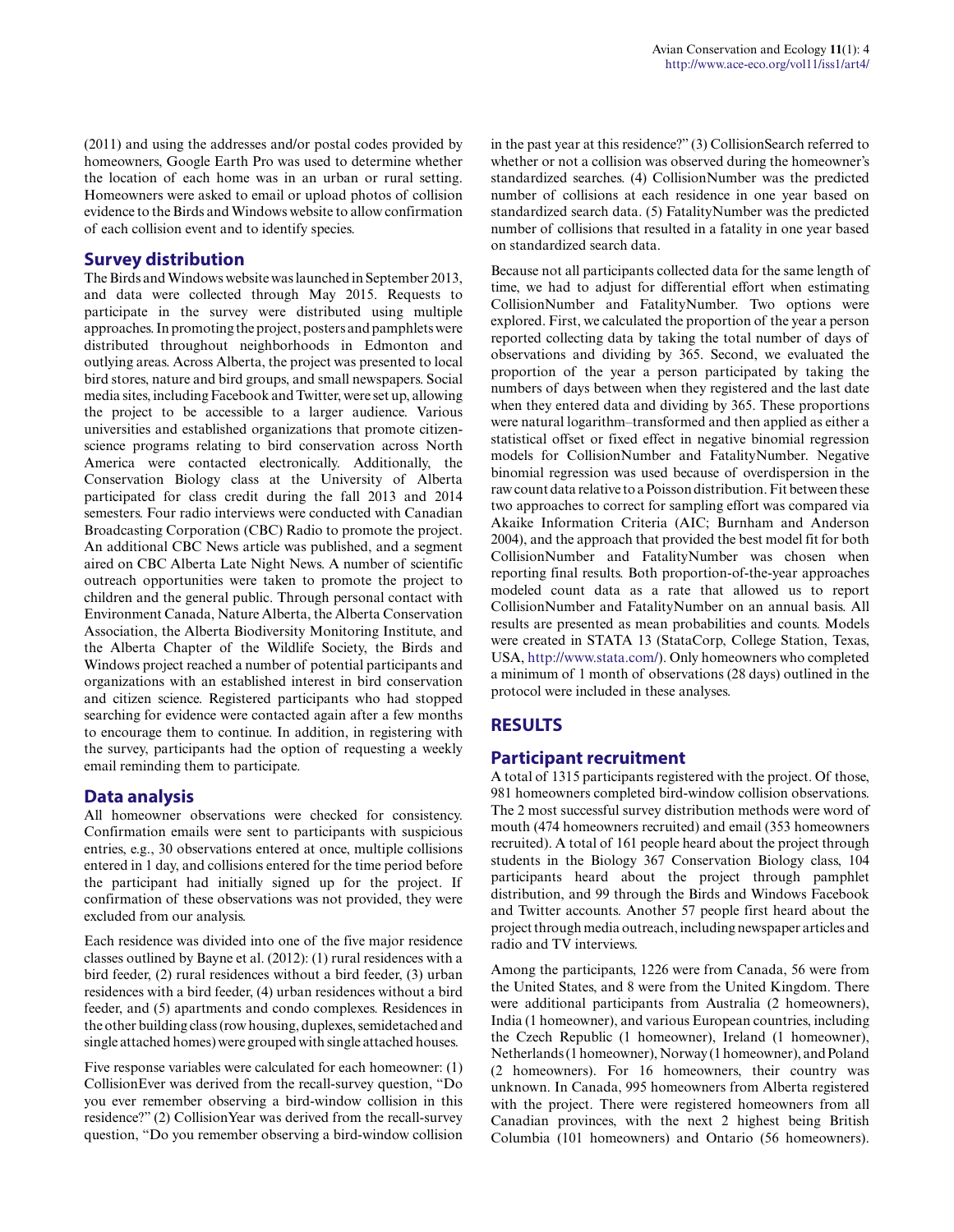Estimate AIC ΔAIC AICw *L* K Fatality **Offset** Proportion of year with participation<br>
Proportion of year where data collected  $\begin{array}{ccccccccc}\n0.68 & 278.22 & 0.00 & 0.74 & -137.11 & 2 \\
0.68 & 280.32 & 2.10 & 0.26 & -138.16 & 2\n\end{array}$ Proportion of year where data collected Fixed effect Proportion of year with participation<br>
Proportion of year where data collected<br>
280.09 0.48 0.44 -137.04 3 Proportion of year where data collected Collision **Offset** Proportion of year with participation<br>
Proportion of year where data collected<br>
2.55 1130.84 25.02 0.00 -563.42 2 Proportion of year where data collected Fixed effect Proportion of year with participation<br>
Proportion of year where data collected<br>  $5.89$  1131.84 24.21 0.00 -562.92 3 Proportion of year where data collected

**Table 1**. Akaike information criterion (AIC) scores and collision and fatality estimates when correcting for participant effort. Summary also includes the relative difference between models and the best model (ΔAIC), Akaike weights (AICw), log-likelihood (*L*), and number of parameters (K).

Because we did not have a representative sample for all of Canada, only homeowners from Alberta were included in this analysis. Of the 995 registered participants from Alberta, 768 homeowners submitted observations. Figure 1 shows the number of participants by the nearest city or town in Alberta.

**Fig. 1**. Map of the province of Alberta, showing location of participants. Size of symbol indicates the number of participants in that community.



After entering one observation 12.2% of homeowners did not continue with the project. A total of 381 participants reached the minimum 28 days of standardized searches required by the project protocol. The average length of participation was 44 (SD 76) days. The top 5 numbers of entries were 610, 554, 527, 526, and 511 days.

# **Recollection of past bird-window collisions**

# **from survey questions**

Upon registering for the Birds and Windows project, participants were asked about collisions that they remembered occurring in the past. CollisionEver was 56.5% for participants in Alberta who participated for at least one month, while CollisionYear was 43.8%.

The rank order for CollisionYear using the 5 main residence classes was rural residence with a feeder (95.7% of homeowners reported a collision), urban residence with a feeder (56.2%), rural residence without a feeder (53.8%), urban residence without a feeder (36.9%), and apartments (11.6%). Overall, 70% of the homeowners who reported a collision in the previous year at their home observed a collision while conducting the standardized searches around their home.

# **Observed collisions from standardized searches**

Based on AIC, model fit was better when we used the proportion of the year a person participated in the project rather than the proportion of the year they made actual observations ( $\triangle AIC =$ 25.02). Treating this variable as an offset with the coefficient set to 1 provided a better fit than a fixed-effect model (∆AIC = 1.81). All of the results are reported using this approach to correct for differential effort (Table 1).

Alberta homeowners entered 34,114 observations in the Birds and Windows project database. Of these observations, 930 collisions and 102 fatalities were recorded. Of these, 76 collisions were verified through photos. Among homeowners who participated for at least 1 month, 42.3% entered a collision during the standardized searches. The top 5 residences reported 68, 44, 36,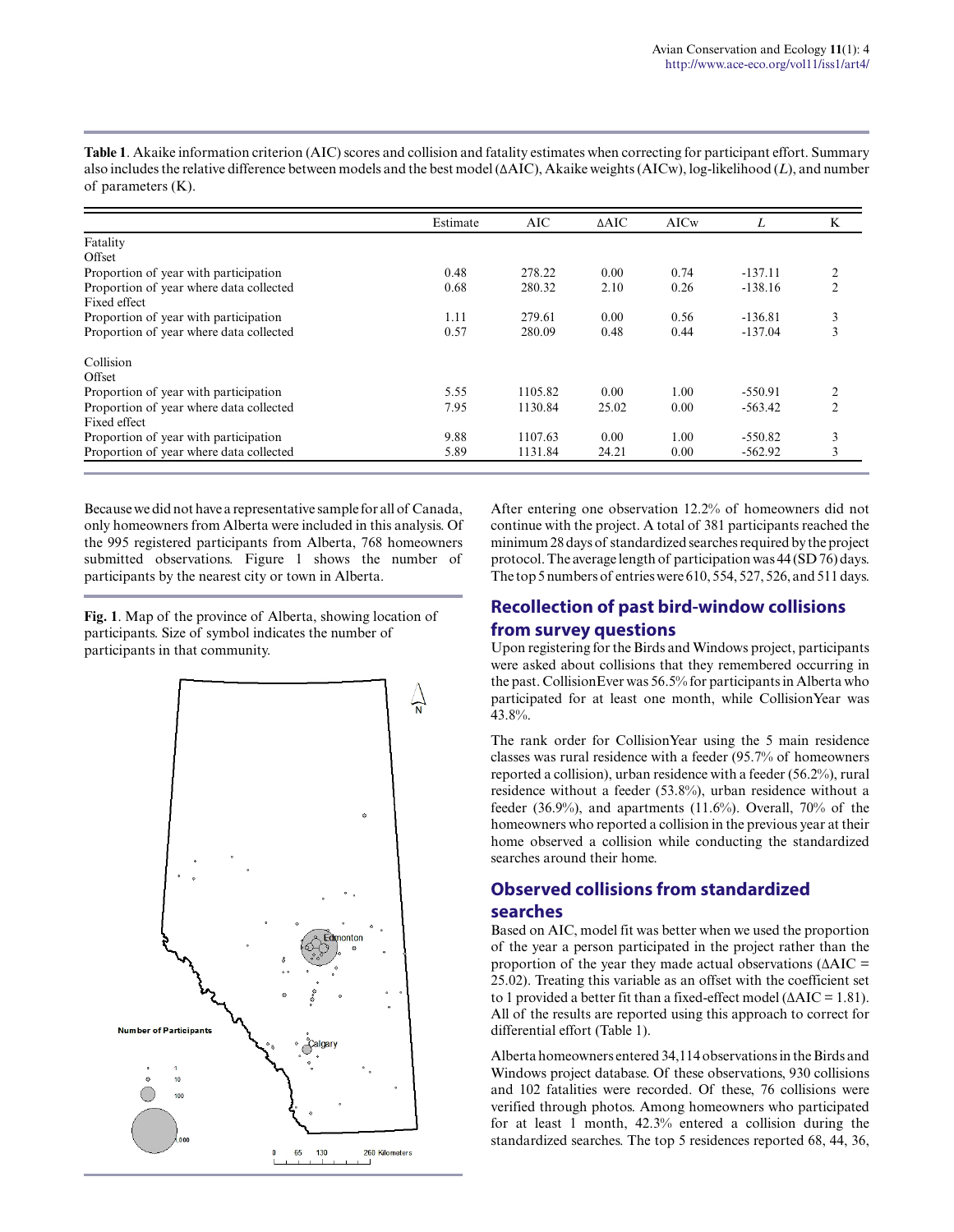30, and 27 collisions and 9, 9, 4, 4, and 3 fatalities, respectively. Based on our model, correcting for differential sampling effort, we found the mean number of collisions occurring annually to be 5.55 (95% confidence interval [CI] = 4.61-6.70), whereas fatalities per year were estimated to be  $0.48$  (95% CI = 0.32-0.72). These estimates are based on data collected from all residence types and pooled together (Table 2).

**Table 2**. Comparative statistics between survey questions and standardized searches from the Birds and Windows project and the results presented in Bayne et al.  $(2012)$ .<sup>†</sup>

|                 | Birds and Windows | Bayne et al. (2012) |  |
|-----------------|-------------------|---------------------|--|
| Participants    | 381               | 1458                |  |
| CollisionEver   | 56.5%             | 50.5%               |  |
| Collision Year  | 43.9%             | 39.0%               |  |
| CollisionSearch | 42.3%             | $\tilde{}$          |  |
| CollisionNumber | 5.55              | 17                  |  |
| FatalityNumber  | 0.48              | 0.7                 |  |

<sup> $\dagger$ </sup>The five response variables included (1) CollisionEver, the probability of a participant reporting a bird-window collision at any point since they moved into their current residence; (2) CollisionYear, the probability of a participant reporting a bird-window collision within the year prior to beginning the survey; (3) CollisionSearch, the probability of a participant reporting a bird-window collision during the homeowner's standardized searches; (4) CollisionNumber, the predicted number of collisions at each residence in one year based on standardized search data; and (5) FatalityNumber, the predicted number of collisions that resulted in a fatality in one year based on standardized search data. The results from the Birds and Windows project are presented as mean probabilities and counts. Only homeowners from Alberta who completed the 1 month of observations (28 days) outlined in the protocol were included in analysis. The results presented from Bayne et al. (2012) were taken directly from that paper. As a result of different study designs, there is no result for CollisionSearch from Bayne et al. (2012).

Based on standardized searches, the rank order for CollisionSearch was rural residences with a feeder (91.7% probability of a collision being observed during standardized searches), rural residences without a feeder (69.2%), urban residences with a feeder (50.5%), urban residences without a feeder (33.9%), and apartments (25.0%). CollisionNumber followed the same pattern (Table 3). The pattern for FatalityNumber was similar apart from an unexpectedly low number of fatalities at rural houses without feeders. Except for the fatality rate at these houses, apartments had the lowest number of collisions and lower fatality rates than the other residence classes (Table 3).

Rural residences with a bird feeder were predicted to have 7.7 times more collisions than apartments and 3.7 times more than urban residences without a bird feeder. Combining all building classes, rural residences were predicted to have 3.4 times more collisions than urban residences, and residences with a bird feeder were predicted to have 1.9 times more collisions than residences without a bird feeder.

# **DISCUSSION**

# **Are surveys based on recall of past events comparable to standardized searches?**

We compared the results from our standardized searches, our recall-survey data, and the recall-survey data reported by Bayne et al. (2012). This comparison revealed large differences in absolute values of collisions but similar relative rankings between residence types.

Four collision metrics reported by Bayne et al. (2012) could be compared with our study (Table 3). Comparing CollisionEver and CollisionYear, which used the same questions and methods as Bayne et al. (2012), we found very similar results. Overall, 6.5% more of our participants remembered a bird colliding with a window at some time in the past compared with Bayne et al. (2012). Within the previous year, 4.9% more people in our group remembered a collision compared with the study by Bayne et al. (2012). Overlapping binomial CIs for both studies indicate no significant difference between studies when the same techniques were used. This suggests that potential biases that may have existed in the Bayne et al. (2012) study were similar to those in our recall survey. If survey methods based on past recall were a completely unreliable way of determining the likelihood of a birdwindow collision occurring, we would have expected high variability with inconsistent patterns over the four years of surveys.

The relative ranking of the five types of residences was also generally consistent when systematic surveys and past recall were compared. The relative ranking for CollisionEver between the five types of residences was identical between studies. CollisionYear was similar to the result reported by Bayne et al. (2012), except for one year during which participants at rural residences without a bird feeder had a higher probability of remembering a collision than those at rural residences with a bird feeder (Table 3). In our study, rural residences with a bird feeder always had the highest collision rate regardless of whether the data were collected based on past recall or standardized searches. Absolute values did vary between the two studies for the same metrics, although in most cases the 95% CIs overlapped (Table 3). These results are additionally comparable with those of an experiment where we manipulated the presence and distance of a bird feeder from a window at houses (Kummer and Bayne 2015). Throughout that study bird feeder presence was shown to increase collision rate 1.57-2.20 times.

The similar relative ranking of residence types in our study and that of Bayne et al. (2012) increases confidence that these patterns are robust. However, there were differences in absolute values. We suggest participants in the standardized searches were more likely to take note of things like body smudges, collision noises, and feathers or blood on the window once they were told these were evidence of a bird-window collision. When participants were asked survey questions, this type of evidence was likely more difficult to recall than finding a dead or injured bird and may explain the differences.

Fatality estimates were 1.4 times higher in Bayne et al. (2012) than in our study, which is somewhat surprising. Also, the relative ranking for fatality rate was somewhat different between residence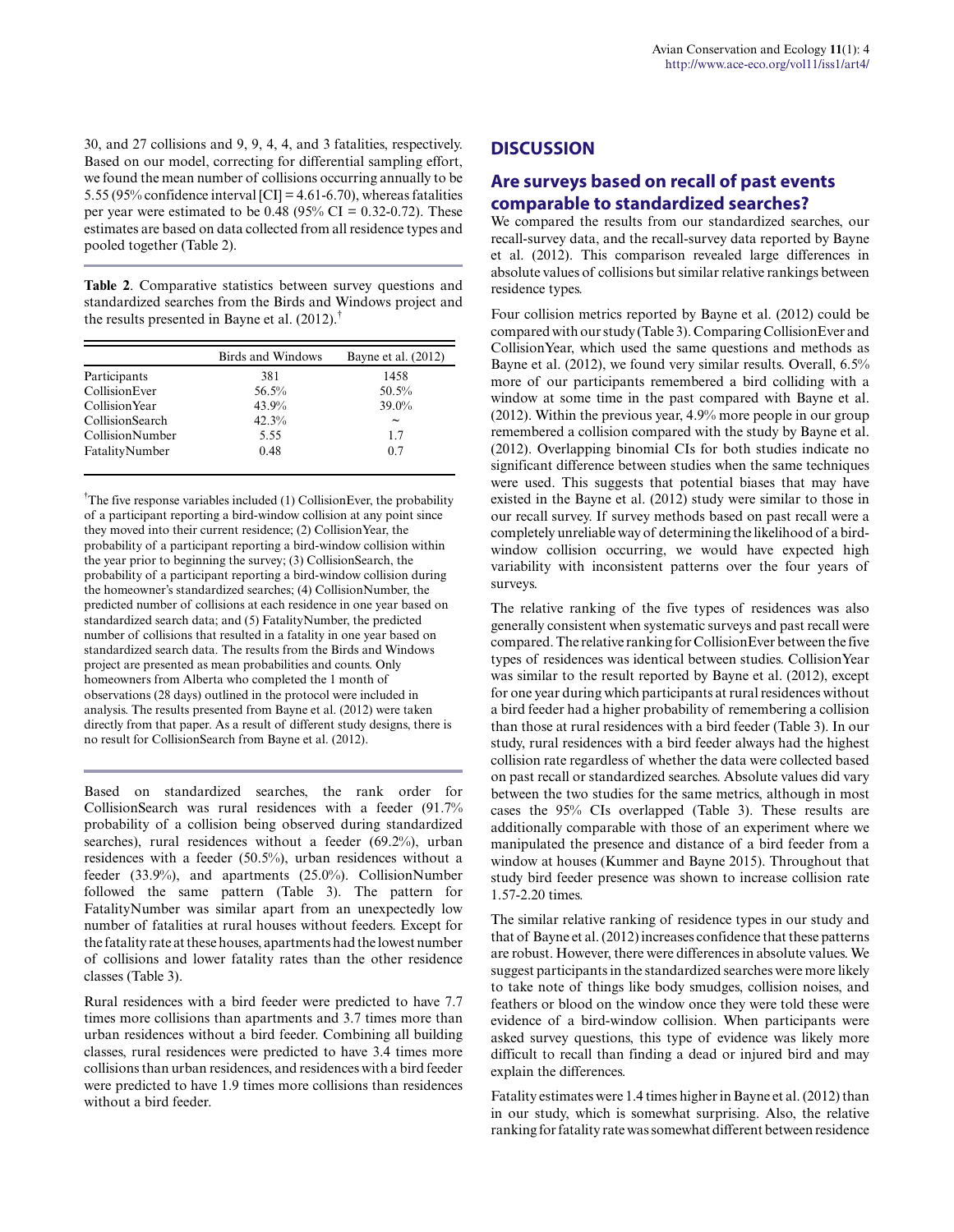Table 3. Rates of bird-window collisions and fatalities reported and predicted from survey questions and standardized searches from the Birds and Windows project for five residence types in the province of Alberta, Canada compared with the previous rates predicted for the years 2009 and 2010 in Bayne et al. (2012). Numbers in parentheses are the lower and upper bounds of 95% confidence intervals. †

| Response Variable        | Apartment           | Urban, no feeder    | Urban, with feeder | Rural, no feeder    | Rural, with feeder  |
|--------------------------|---------------------|---------------------|--------------------|---------------------|---------------------|
| CollisionEver            |                     |                     |                    |                     |                     |
| Birds and Windows        | $0.09(0.01-0.18)$   | $0.50(0.43-0.58)$   | $0.72(0.63-0.81)$  | $0.92(0.76-1.00)$   | $1.00(1.00-1.00)$   |
| Bayne et al. (2012)      |                     |                     |                    |                     |                     |
| 2009                     | $0.27(0.14-0.39)$   | $0.59(0.53-0.64)$   | $0.70(0.63-0.77)$  | $0.82(0.62 - 1.00)$ | $0.86(0.68-1.00)$   |
| 2010                     | $0.20(0.10-0.30)$   | $0.45(0.39-0.51)$   | $0.71(0.65-0.77)$  | $0.88(0.77-0.99)$   | $0.93(0.85-1.00)$   |
| Collision Year           |                     |                     |                    |                     |                     |
| <b>Birds and Windows</b> | $0.12(0.02 - 0.22)$ | $0.37(0.30-0.44)$   | $0.56(0.47-0.66)$  | $0.54(0.22 - 0.85)$ | $0.96(0.87-1.00)$   |
| Bayne et al. (2012)      |                     |                     |                    |                     |                     |
| 2009                     | $0.20(0.10-0.30)$   | $0.37(0.32 - 0.42)$ | $0.53(0.46-0.60)$  | $0.61(0.38-0.84)$   | $0.68(0.45-0.91)$   |
| 2010                     | $0.13(0.06-0.20)$   | $0.25(0.20-0.29)$   | $0.44(0.38-0.51)$  | $0.84(0.70-0.97)$   | $0.67(0.54-0.81)$   |
| CollisionSearch          |                     |                     |                    |                     |                     |
| <b>Birds and Windows</b> | $0.25(0.12-0.38)$   | $0.34(0.27-0.41)$   | $0.50(0.41-0.60)$  | $0.69(0.40-0.98)$   | $0.92(0.80-1.00)$   |
| CollisionNumber          |                     |                     |                    |                     |                     |
| <b>Birds and Windows</b> | $2.57(1.36-4.85)$   | $4.25(1.13-15.98)$  | 5.40 (1.41-20.73)  | 5.79 (0.99-33.89)   | 19.7 (4.37-88.81)   |
| Bayne et al. (2012)      |                     |                     |                    |                     |                     |
| 2009                     | $0.85(0.45-1.26)$   | $1.11(0.87-1.35)$   | $2.03(1.49-2.56)$  | $5.87(0.93-10.8)$   | $3.67(0.54 - 6.81)$ |
| 2010                     | $0.22(0.09-0.35)$   | $0.69(0.53-0.85)$   | $1.81(1.37-2.25)$  | $5.10(1.76-8.44)$   | $4.29(2.17-6.43)$   |
| FatalityNumber           |                     |                     |                    |                     |                     |
| <b>Birds and Windows</b> | $0.31(0.07-1.43)$   | $0.33(0.01 - 8.34)$ | $0.44(0.02-10.93)$ | $0.24(0.01-20.0)$   | $1.82(0.06-55.2)$   |
| Bayne et al. (2012)      |                     |                     |                    |                     |                     |
| 2009                     | $0.22(0.06-0.37)$   | $0.50(0.36-0.64)$   | $0.65(0.43-0.87)$  | $1.62(0.00-3.29)$   | $2.16(0.00-4.37)$   |
| 2010                     | $0.06(0.01-0.13)$   | $0.20(0.13-0.26)$   | $0.71(0.49-0.93)$  | $2.12(0.44 - 3.81)$ | $1.38(0.54-2.24)$   |
| Sample size              |                     |                     |                    |                     |                     |
| <b>Birds and Windows</b> |                     |                     |                    |                     |                     |
| CollisionEver            | $n = 43$            | $n = 177$           | $n = 104$          | $n = 13$            | $n = 24$            |
| Collision Year           | $n = 43$            | $n = 176$           | $n = 105$          | $n = 13$            | $n = 23$            |
| CollisionSearch,         | $n = 48$            | $n = 189$           | $n = 107$          | $n = 13$            | $n = 24$            |
| CollisionNumber, and     |                     |                     |                    |                     |                     |
| FatalityNumber           |                     |                     |                    |                     |                     |
| Bayne et al. (2012)      |                     |                     |                    |                     |                     |
| 2009                     | $n = 117$           | $n = 404$           | $n = 219$          | $n = 22$            | $n = 18$            |
| 2010                     | $n = 173$           | $n = 433$           | $n = 272$          | $n = 35$            | $n = 54$            |

†The five response variables included (1) CollisionEver, the probability of a participant reporting a bird-window collision at any point since they moved into their current residence; (2) CollisionYear, the probability of a participant reporting a bird-window collision within the year prior to beginning the survey; (3) CollisionSearch, the probability of a participant reporting a bird-window collision during the homeowner's standardized searches; (4) CollisionNumber, the predicted number of collisions at each residence in one year based on standardized search data; and (5) FatalityNumber, the predicted number of collisions that resulted in a fatality in one year based on standardized search data. The results from the Birds and Windows project (2015) are presented as mean probabilities and counts. Only homeowners from Alberta who completed the 1 month of observations (28 days) outlined in the protocol were included in analysis. The results presented from Bayne et al. (2012) were taken directly from that paper. As a result of different study designs, there is no result for CollisionSearch from Bayne et al. (2012).

types and across studies. This was not unexpected because there were a small number of reported fatalities in the standardized searches and a small sample size for rural residences without feeders. This resulted in wide CIs and a very low number of fatalities estimated to occur at rural residences without a feeder. Perhaps more important is the fact that the magnitude of difference in fatalities was influenced by the approach used to adjust for differential sampling effort. The maximum fatality rate was 2.3 times greater than the minimum rate (1.11 fatalities to 0.48 fatalities) depending on method of correction. Importantly, the fatality estimate from Bayne et al. (2012) fell in the middle of this range, suggesting that past efforts to estimate the total number of birds killed by window collisions is starting from a reasonable baseline.

#### **Improving citizen science**

That most of the metrics used in our study and that of Bayne et al. (2012) were similar in the relative ranking between residence types suggests that recall surveys may be a useful tool for understanding the relative importance of different risk factors causing bird-window collisions. Estimating absolute collision rates remains challenging, however. Whether to correct for differential effort using a statistical approach versus only using data from observers who participate for a fixed number of days is a good example of the challenges involved in getting a precise and accurate estimate of collisions and mortality, even with systematic surveys.

When determining the best way to deal with variation in participant effort, we tried a number of different approaches. In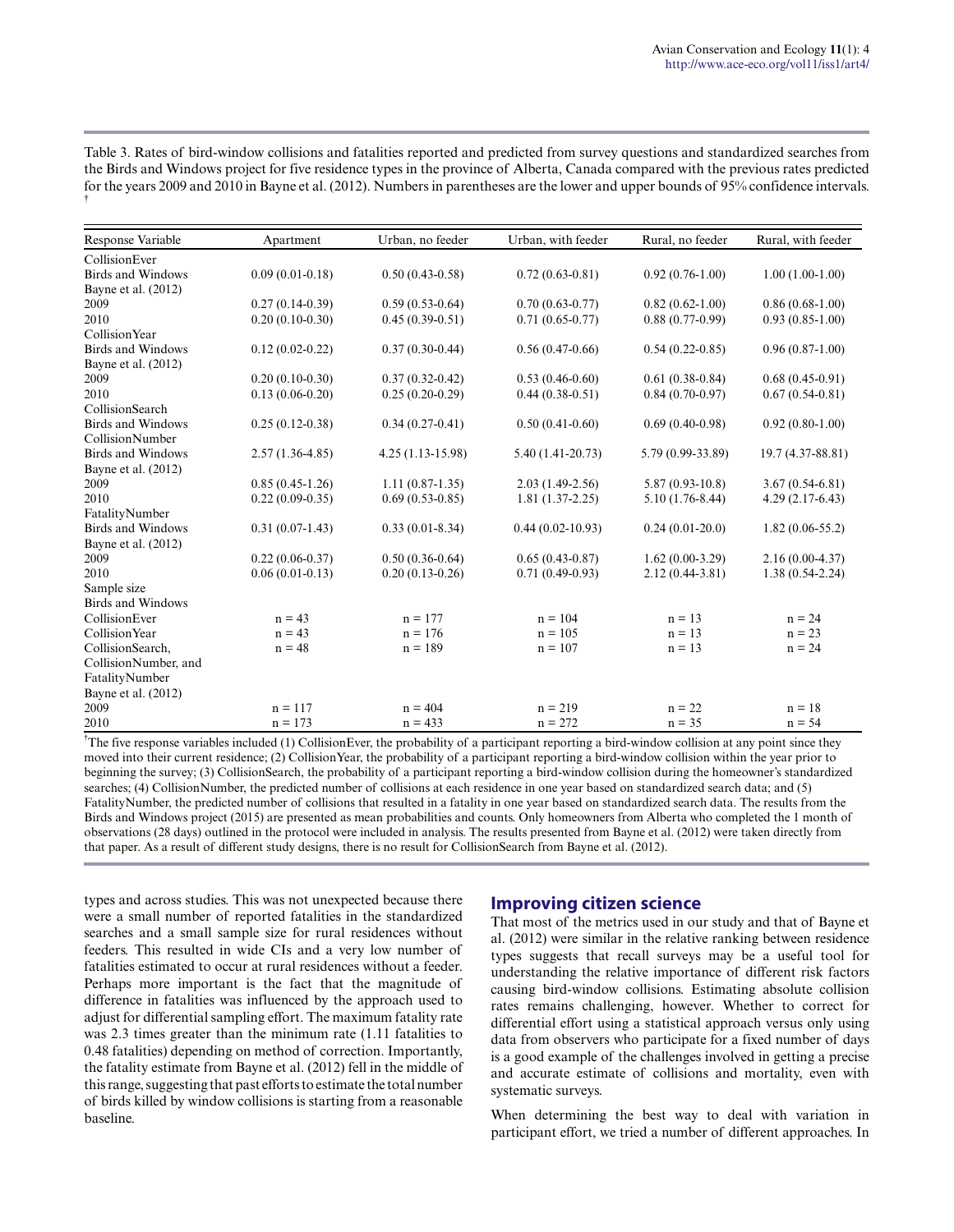using the proportion of the year a homeowner participated, we were able to account for gaps in their observations. Although homeowners were asked to participate for a period of 1 month, there were a number of instances when a homeowner left gaps between observations, ranging in length from 1 day to a couple of months. In using this approach to determine our collision and fatality estimates, we suspect the homeowner monitored their house for bird-window collisions during these gaps and simply forgot to enter the days when they did not observe a collision, or the homeowner remained aware of the project over this time but did not conduct official searches around their home. These gaps have been included in calculating the proportion of the year the homeowner participated in the project.

We believe reducing sources of potential error will be difficult using citizen science, and uncertainty in absolute collision and mortality rates will likely persist using such an approach to data collection. However, there remain a number of benefits for conducting similar studies across Canada, including identifying species-specific, seasonal, and geographic trends. As well, only by having a more accurate estimate and representation of collisions across the country will steps be taken at the necessary levels to reduce the number of collisions occurring. Recognizing that the need for more detailed information exists should not diminish additional progress in dealing with the issue. We suggest logical next questions to answer are the following: (1) What role can citizen scientists play in helping determine how to reduce birdwindow collisions? (2) Are relative comparisons sufficient to understand the efficacy of different mitigation options? (3) Is past recall sufficiently accurate that we can understand the drivers that make one house more likely to incur collisions than another when seeking mitigation solutions? (4) How important is it to conduct such studies in other cities?

One area in which we predict that citizen scientists will be very effective in reducing bird-window collisions is in testing the efficacy of mitigation options. Although there have been a number of successful localized studies as new mitigation options are developed ( BirdTape, [http://www.abcbirdtape.org/;](http://www.abcbirdtape.org/) Ornilux Bird Protection Glass,<http://www.ornilux.com>; Feather Friendly Bird Deterrent Window Films, [http://www.conveniencegroup.com/](http://www.conveniencegroup.com/featherfriendly/feather-friendly) [featherfriendly/feather-friendly](http://www.conveniencegroup.com/featherfriendly/feather-friendly); Window Alert, [http://windowalert.](http://windowalert.com) [com](http://windowalert.com)), these products have yet to be compared in the same study at actual houses to determine efficacy. Our recent bird feeder study used citizen scientists to look at the effect of bird feeder presence and distance at houses (Kummer and Bayne 2015). This experiment did not require we know the absolute reduction in bird-window collisions, and until a technological solution to record absolute numbers of collisions is possible we argue that using citizen scientists to collect data that provide relative comparisons between various mitigation options is the most effective option for acquiring this information in real-world scenarios.

Our intention when we originally started this project was to obtain estimates of bird-window collisions from an area larger than Alberta. We spent considerable time trying to elicit other universities and agencies to participate with limited success. If we desire national estimates of bird-window collisions, then a far greater number of cities and homes would have to be sampled, because the Edmonton area is not representative of all of Canada.

The participation of undergraduate classes in both our study and that of Bayne et al. (2012) shows how approximately 360 students over 4 years helped recruit more than 3000 participants for a recall study. This model should be encouraged across Canada for two reasons. First, only by having dedicated personnel in each city is participation likely to occur because personal relationships play a large roll in getting homeowners to participate. Second, the simple act of teaching students about bird-window collisions, who then inform their friends and families, increases awareness about the issue and, in our experience, encourages people to try different mitigation options. A centralized agency that is able to provide resources to advertise, encourage participation through some type of reward system, and provide the data collection materials and data portal is sorely needed.

Overall, we suggest that our research and that of Bayne et al. (2012) demonstrate that bird-window collisions at houses are an issue in the Edmonton area. We were able to observe the same bird-window collision patterns as Bayne et al. (2012) using both the same and different methods of data collection. Regardless of how data were collected, these studies indicate that a large number of birds are colliding with and dying at windows. Although there are benefits in developing new national estimates, we suggest shifting our scientific objective from estimating the magnitude of collisions to using citizen scientists to test and implement mitigations for bird-window collisions and thereby focus future research and conservation effort.

*Responses to this article can be read online at:* <http://www.ace-eco.org/issues/responses.php/820>

#### **Acknowledgments:**

*We want to thank the 1315 homeowners who registered and participated in the Birds and Windows project. Their continued dedication in searching for bird-window collision evidence every day was greatly appreciated. This project would not have been a success without them. We also want to thank C. Charchuk, K. Garbrah, E. Grinde, J. Hyun-Joo Ko, E. Jutras, A. Menzies, C. Scobie, and C. Tse. The Department of Biological Sciences at the University of Alberta and Environment Canada provided funding for the project. This research was conducted under permit #Pro00041311 from the Research Ethics Board at the University of Alberta.*

#### **LITERATURE CITED**

Arnold, T. W., and R. M. Zink. 2011. Collision mortality has no discernible effect on population trends of North American birds. *PLoS ONE* 6(9):e24708. [http://dx.doi.org/10.1371/journal.](http://dx.doi.org/10.1371%2Fjournal.pone.0024708) [pone.0024708](http://dx.doi.org/10.1371%2Fjournal.pone.0024708)

Bayne, E. M., C. A. Scobie, and M. Rawson-Clark. 2012. Factors influencing the annual risk of bird-window collisions at residential structures in Alberta, Canada. *Wildlife Research* 39:583-592. [http://dx.doi.org/10.1071/WR11179](http://dx.doi.org/10.1071%2FWR11179) 

Best, J. 2008. Birds—dead and deadly: why numeracy needs to address social construction. *Numeracy* 1(1):6. [http://dx.doi.](http://dx.doi.org/10.5038%2F1936-4660.1.1.6) [org/10.5038/1936-4660.1.1.6](http://dx.doi.org/10.5038%2F1936-4660.1.1.6)